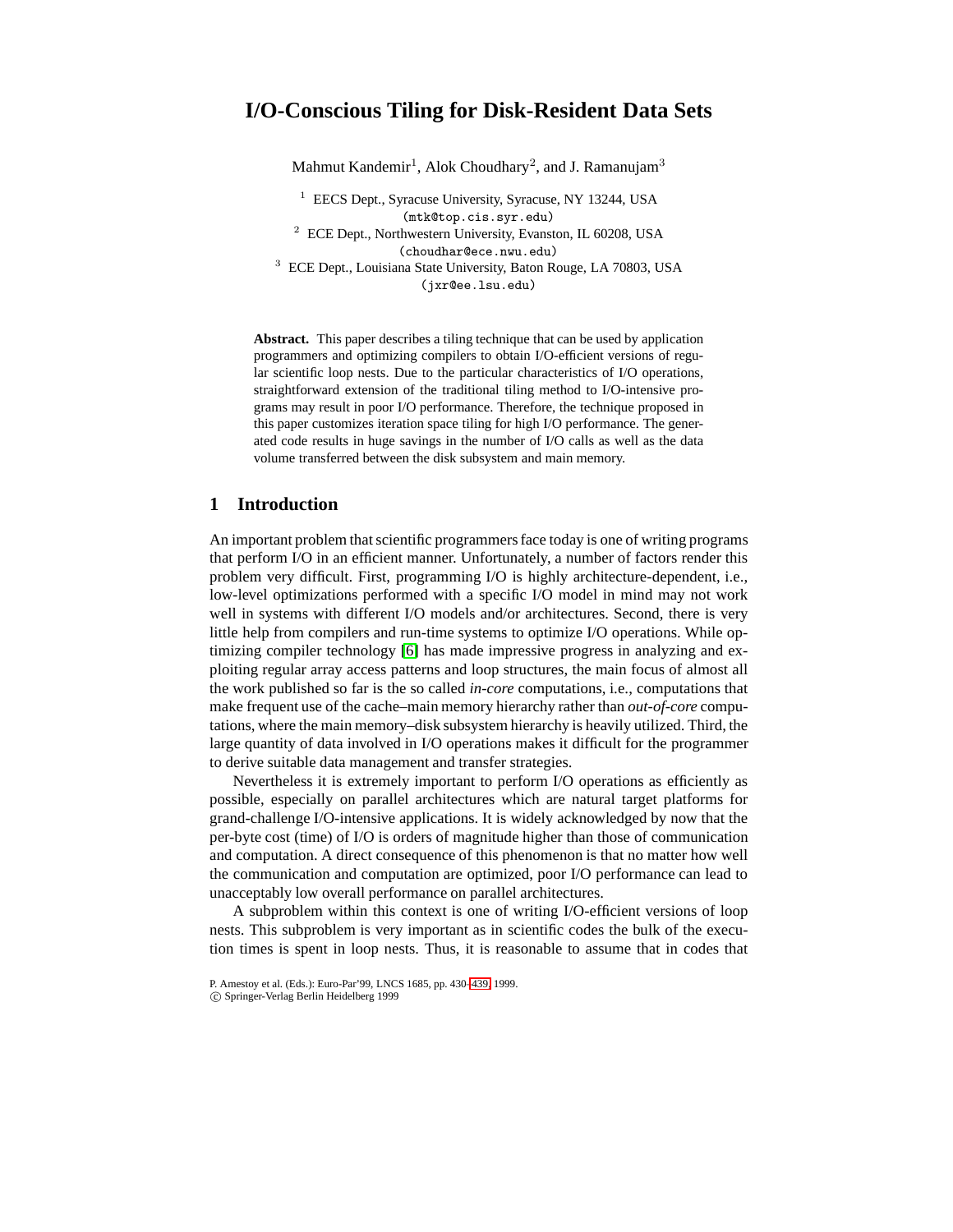perform frequent I/O, a majority of the execution time will be spent in loop nests that perform I/O in accessing disk-resident multidimensional arrays (i.e., I/O-intensive loop nests). Given this, it is important to assess the extent to which existing techniques developed for nested loops can be used for improving the behavior of the loops that perform I/O. Although at a first glance, it appears that current techniques easily extend to I/Ointensive loop nests, it is not necessarily the case as we show in this paper. In particular, tiling [\[3,](#page-9-2) [2,](#page-9-3) [6\]](#page-9-0), a prominent locality enhancing technique, can result in suboptimal I/O performance if applied to I/O-performing nests without modification.

In this paper we propose a new tiling approach, called *I/O-conscious tiling*, that is customized for I/O performing loops. We believe that this approach will be useful for at least two reasons. First, we express it in a simple yet powerful framework so that in many cases it can be applied by application programmers without much difficulty. Second, we show that it is also possible to automate the approach so that it can be implemented within an optimizing compiler framework without increasing the complexity of the compiler and compilation time excessively. Our approach may achieve significant improvements in overall execution times in comparison with traditional tiling. This is largely due to the fact that while performing tiling it takes I/O specific factors (e.g., file layouts) into account, which leads to substantial reductions in the number of I/O calls as well as the number of bytes transferred between main memory and disk.

The remainder of this paper is organized as follows. Section [2](#page-1-0) reviews the basic principles of tiling focusing in particular on the state-of-the-art. Section [3](#page-3-0) discusses why the traditional tiling approach may not be very efficient in coding I/O-performing versions of loop nests and makes a case for our modified tiling approach. Section [4](#page-8-0) summarizes our experience and briefly comments on future work.

### <span id="page-1-0"></span>**2 Tiling for Data Locality**

We say that an array element has *temporal reuse* when it gets accessed more than once during the execution of a loop nest. *Spatial reuse*, on the other hand, occurs when nearby items are accessed [\[6\]](#page-9-0). Tiling [\[3,](#page-9-2) [2,](#page-9-3) [7\]](#page-9-4) is a well-known optimization technique for enhancing memory performance and parallelism in nested loops. Instead of operating on entire columns or rows of a given array, tiling enables operations on multidimensional sections of arrays at a time. The aim is to keep the active sections of the arrays in faster levels of the memory hierarchy as long as possible so that when an array item (data element) is reused it can be accessed from the faster (higher level) memory instead of the slower (lower level) memory. In the context of I/O-performing loop nests, the faster level is the *main memory* and the slower level is the *disk subsystem* (or *secondary storage*). Therefore, we want to use tiling to enable the reuse of the array sections in memory as much as possible while minimizing disk activity. For an illustration of tiling, consider the matrix-multiply code given in Figure [1\(](#page-2-0)a). Let us assume that the layouts of all arrays are *row-major*. It is easy to see that from the locality perspective, this loop nest does not exhibit good performance; this is because, although array Z has temporal reuse in the innermost loop (the k loop) and the successive iterations of this loop access consecutive elements from array X (i.e., array X has spatial reuse in the innermost loop), the successive accesses to array Y touch different rows of this array. Fortunately,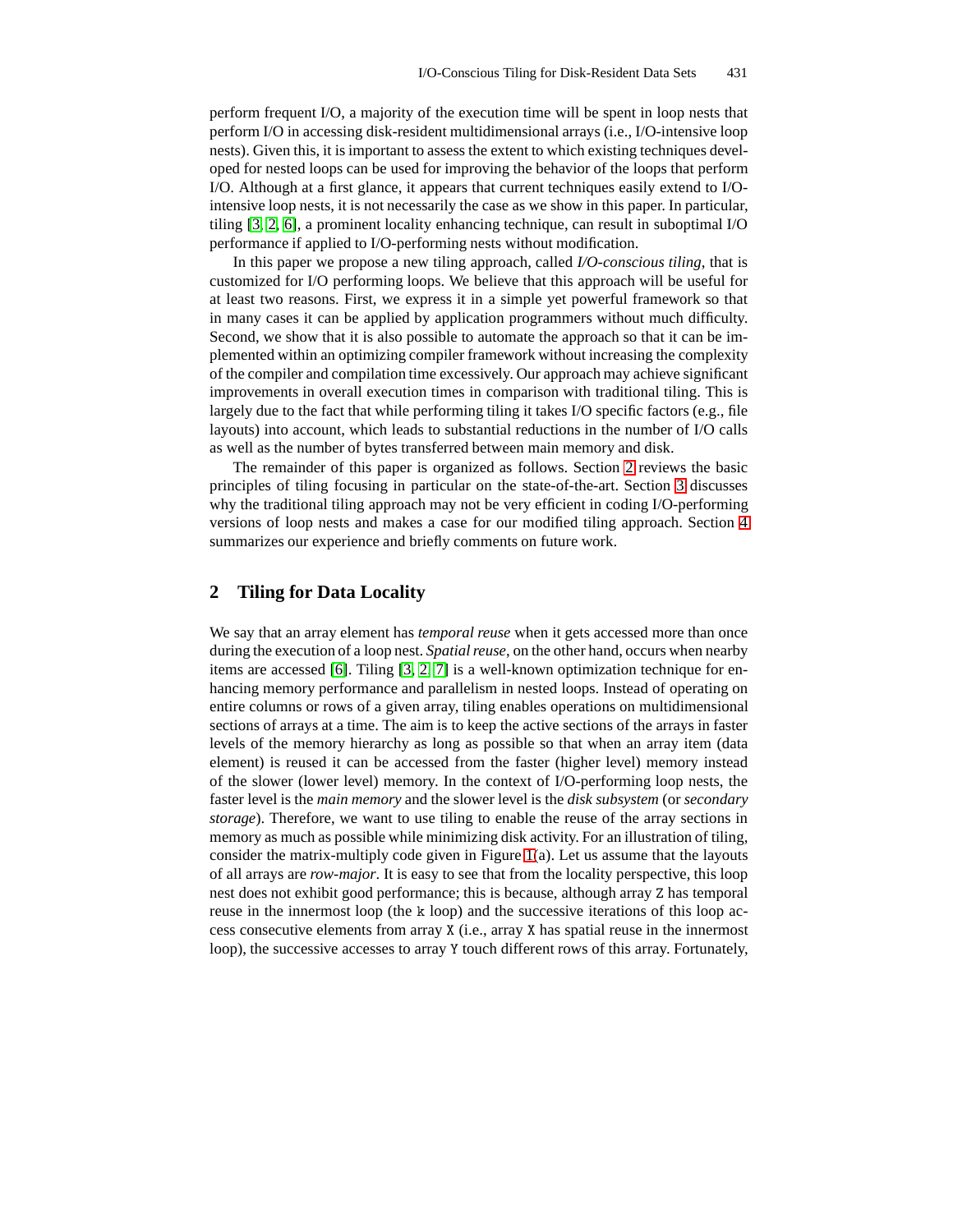```
for i = 1, Nfor j = 1, Nfor k = 1, NZ(i,j) += X(i,k)*Y(k,j)endfor
endfor
endfor
    (a)
                              for i = 1, Nfor k = 1, Nfor j = 1, NZ(i,j) += X(i,k)*Y(k,j)endfor
                                endfor
                               endfor
                                    (b)
                                                               for kk = 1, N, Bkkbb = min(N, kk+B-1)for ji = 1, N, Bjjbb = min(N, jj+B-1)for i = 1, Nfor k = kk, kkbb
                                                                  for j = jj, jjbb
                                                                   Z(i, j) += X(i, k) * Y(k, j)endfor
                                                                  endfor
                                                                 endfor
                                                                endfor
                                                               endfor
                                                                     (c)
for kk = 1, N, Bkkbb = min(N, kk+B-1)ioread X[1:N,kk:kkbb]
for ji = 1, N, Bjjbb = min(N, jj+B-1)<br>ionard max(T, T)ioread Z[1:N,jj:jjbb]
  ioread Y[kk:kkbb,jj:jibb]
 for i = 1, Nfor k = kk, kkbb
   for j = jj, jjbbZ(i,j) += X(i,k)*Y(k,j)endfor
  endfor
 endfor
 iowrite Z[1:N,jj:jjbb]
endfor
endfor
      (d)
                             for ii = 1, N, B
                                iibb = min(N, ii+B-1)<br>for kk = 1, N, Bkkbb = min(N, kk+B-1)for i = ii, iibbfor k = kk, kkbbfor j = 1, NZ(i,j) += X(i,k)*Y(k,j)endfor
                                endfor
                                endfor
                              endfor
                             endfor
                                  (e)
                                                            for ii = 1, N, Biibb = min(N, ii+B-1)ioread Z[ii:iibb,1:N]
                                                              for kk = 1, N, Bkkbb = min(N, kk+B-1)ioread X[ii:iibb,kk:kkbb]
                                                               ioread Y[kk:kkbb,1:N]
                                                             for i = ii, iibb
                                                              for k = kk, kkbb
                                                                for j = 1, N
                                                                 Z(i,j) += X(i,k)*Y(k,i)endfor
                                                               endfor
                                                              endfor
                                                              endfor
                                                             iowrite Z[ii:iibb,1:N]
                                                             endfor
                                                                    (f)
```
<span id="page-2-0"></span>**Fig. 1.** (a) Matrix-multiply nest (b) Locality-optimized version (c) Tiled version (d) Tiled version with I/O calls (e) I/O-conscious tiled version (f) I/O-conscious tiled version with I/O calls.

state-of-the-art optimizing compiler technology [\[6\]](#page-9-0) is able to derive the code shown in Figure  $1(b)$  given the one in Figure  $1(a)$ . In this so called optimized code array X has temporal reuse in the innermost loop (the j loop now) and arrays Z and Y have spatial reuse meaning that the successive iterations of the innermost loop touch consecutive elements from both the arrays.

However, unless the faster memory in question is large enough to hold the  $N \times N$ array Y, many elements of this array will most probably be replaced from the faster memory before they are reused in successive iterations of the outermost i loop. Instead of operating on individual array elements, tiling achieves reuse of array sections by performing the calculations on array sections (in our case sub-matrices). Figure  $1(c)$ shows the tiled version of Figure [1\(](#page-2-0)b). In this tiled code the loops kk and  $j$  are called the *tile loops* whereas the loops i, k, and j are the *element loops*. Note that the tiled version of the matrix-multiply code operates on  $N \times B$  sub-matrices of arrays Z and X, and a  $B \times B$  sub-matrix of array Y at a time. Here it is important to choose the *blocking factor* B such that all the  $B^2 + 2NB$  array items accessed by the element loops i, k, j fit in the faster memory. Assuming that the matrices in this example are in-core (i.e., they fit in main memory) ensuring that the  $B^2 + 2NB$  array elements can be kept in cache will be help in obtaining high levels of performance. However, in practice, cache conflicts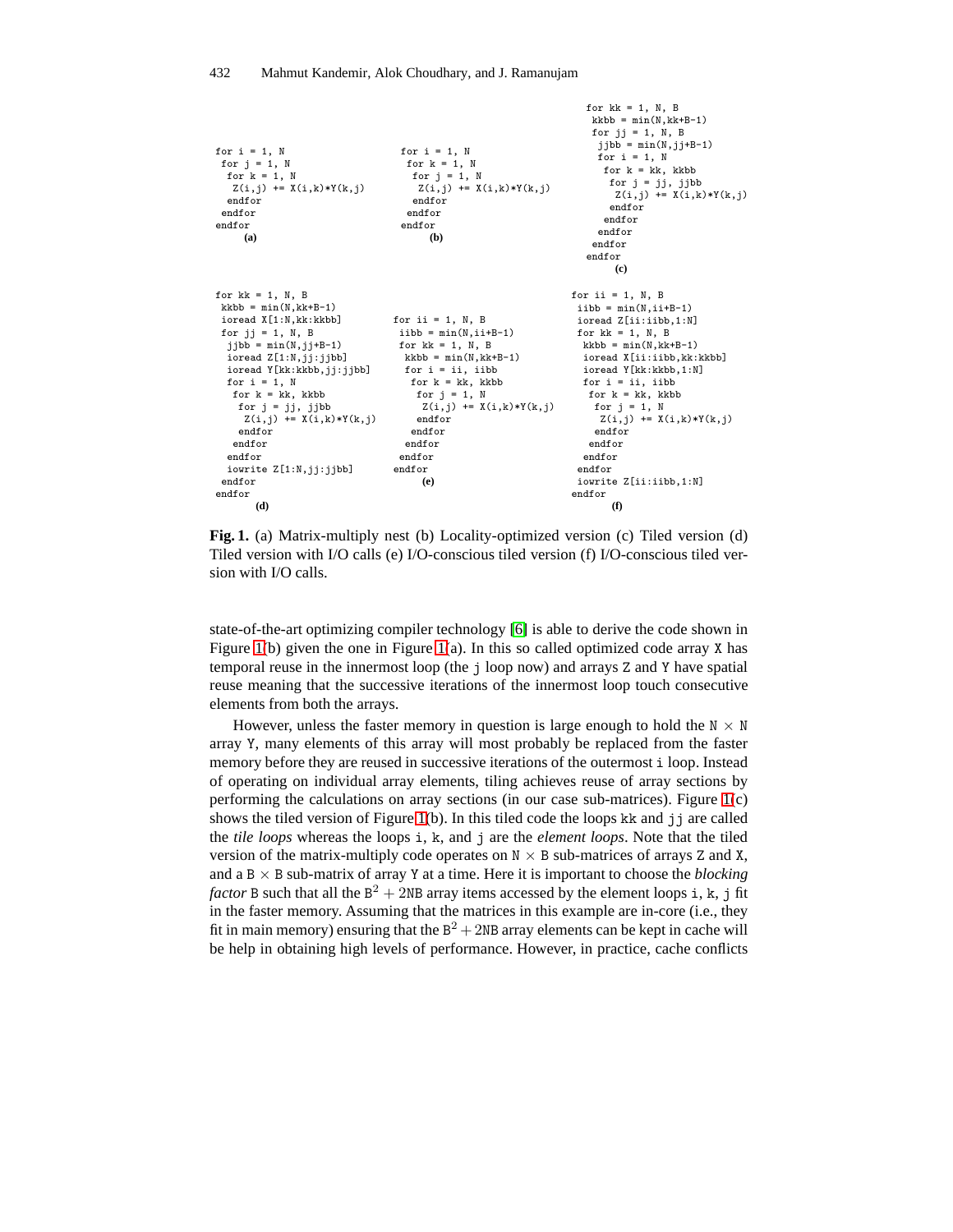occur depending on the cache size, cache associativity, and absolute array addresses in memory. Consequently, the choice of the blocking factor B is very important but difficult [\[3\]](#page-9-2).

One important issue that needs to be clarified is *how* to select the loops that are to be tiled. A straightforward approach of tiling every loop that can be tiled (subject to dependences [\[6\]](#page-9-0)) may actually degrade the performance. More sophisticated techniques attempt to tile only the loops that carry some form of reuse. For example, the *reusedriven tiling* approach proposed by Xue and Huang [\[7\]](#page-9-4) attempts to tile a given loop nest such that the outer untiled loops will not carry any reuse and the inner tiled loops will carry all the reuse and will consist of as few loops as possible. We stress that since after the linear locality optimizations (a step preceding tiling) most of the inherent reuse in the nest will be carried by the *innermost* loop, almost all tiling approaches tile the *innermost* loop, provided it is legal to do so. To sum up, tiling improves locality in scientific loop nests by capturing data reuse in the inner *element* loops. However, a straightforward application of traditional tiling to I/O-intensive codes may not be very effective as shown in the following section.

### <span id="page-3-0"></span>**3 Tiling for Disk-Resident Data**

### **3.1 The Problem**

At first glance the traditional tiling method summarized above seems to be readily applicable to computations on disk-resident arrays as well. Returning to our matrix-multiply code, assuming that we have a total in-core memory of size H that can be allocated to this computation and that all the arrays are disk-resident (e.g., out-of-core), we only need to ensure that  $B^2 + 2NB \leq H$ . This tiling scheme is shown in Figure [1\(](#page-2-0)d). The call ioread is an I/O routine that reads a section of a disk-resident array from file on disk into main memory; iowrite performs a similar transfer in the reverse direction. U[a:b,c:d] denotes a section of  $(b-a+1) \times (d-c+1)$  elements in a two dimensional array U; the sections for higher-dimensional arrays are defined similarly. It should also be emphasized that since the sections are brought into main memory by explicit I/O commands, the conflict problem mentioned above for cache memories does not happen here.

While such a straightforward adaptation of the state-of-the-art (in-core) tiling leads to *data reuse* for the array sections brought into memory, it can cause *poor* I/O performance. The reason for this becomes obvious from Figure [2\(](#page-4-0)a) which illustrates the layout of the arrays and representative sections from arrays (bounded by thick lines) that are active in memory at the same time. The lines with arrows within the arrays indicate the storage order—assumed to be *row-major* in our case—and each circle corresponds to an array element. Let us envision now how a section of array Z will be read from file into main memory. Since the array is row-major, in order to read the 16 elements shown in the section, it requires 8 I/O calls to the file system, each for only 2 consecutive array elements. Note that even though a state-of-the-art parallel I/O library allows us to read this rectangular array section using only a single high-level library call, since the elements in the section to be read are not fully consecutive in the file, it will still require 8 internal I/O calls for the said library to read it. It should also be noted that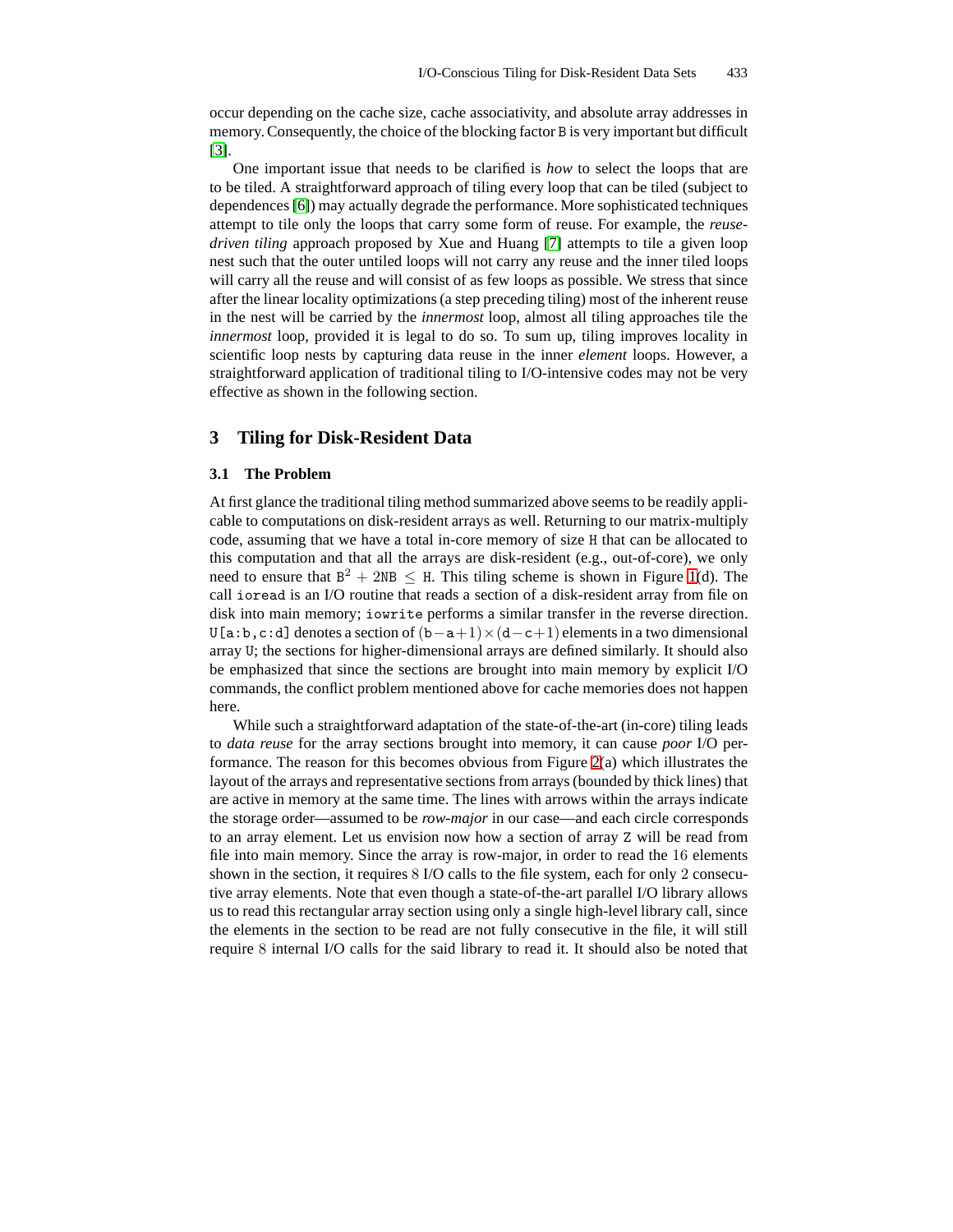

<span id="page-4-0"></span>**Fig. 2.** (a) Unoptimized and (b) Optimized tile access patterns for matrix-multiply nest.

the alternative of reading the whole array and sieving out the unwanted array items is, in most cases, unacceptable due to the huge array sizes in I/O-intensive codes. Similar situations also occur with arrays X and Y. The source of the problem here is that the traditional (in-core) tiling attempts to optimize *what* to read into the faster memory, not *how* to read it. While this does not cause a major problem for the cache–main memory interface, the high disk access times render *"how to read"* a real issue. A simple rule is to always read array sections in a *layout conformant* manner. For example, if the file layout is row-major we should try to read as many rows of the array as possible in a single I/O call. In our matrix-multiply example, we have failed to do so due to the tiling of the innermost j loop, which reduces the number of elements that can be consecutively read in a single I/O call. Since this loop carries spatial reuse for both Z and Y, we should use this loop to read as many consecutive elements as possible from the said arrays. For example, instead of reading an  $N \times B$  section from array Z, we should try to read a B  $\times$  N section as shown in Figure [2\(](#page-4-0)b) if it is possible to do so.

#### **3.2 The Solution**

Our solution to the tiling problem is as follows. As a first step, prior to tiling, the loops in the nest in question are reordered (or transformed) for maximum data reuse in the innermost loop. Such an order can be obtained either by an optimizing compiler or a sophisticated user. In the second step, we tile all the loops by a blocking factor B except the *innermost* loop which is *not tiled*. Since, after ordering the loops for locality, the innermost loop will, hopefully, carry the highest amount of spatial reuse in the nest, by not tiling it our approach ensures that the number of array elements read by individual I/O calls will be maximized.

As an application of this approach, we consider once more the matrix-multiply code given in Figure [1\(](#page-2-0)a). After the first step, we obtain the code shown in Figure 1(b). After that, tiling the  $\mathbf i$  and  $\mathbf k$  loops and leaving the innermost loop ( $\mathbf j$ ) untiled, we reach the code shown in Figure [1\(](#page-2-0)e). Finally, by inserting the I/O read and write calls in appropriate places between the tile loops, we have the final code given in Figure [1\(](#page-2-0)f). The tile access pattern for this code is shown in Figure [2\(](#page-4-0)b). We note that the sectionreads for arrays Z and Y, and the section-writes for array Z are very efficient since the file layouts are row-major. It should be stressed that the amount of memory used by the sections shown in Figures [2\(](#page-4-0)a) and (b) is exactly the *same*. It should also be noted that as compared to arrays Z and Y, the I/O access pattern of array X is not as efficient. This is due to the nature of the matrix-multiply nest and may not be as important. Since the sections of array X are read much less frequently compared to those of the other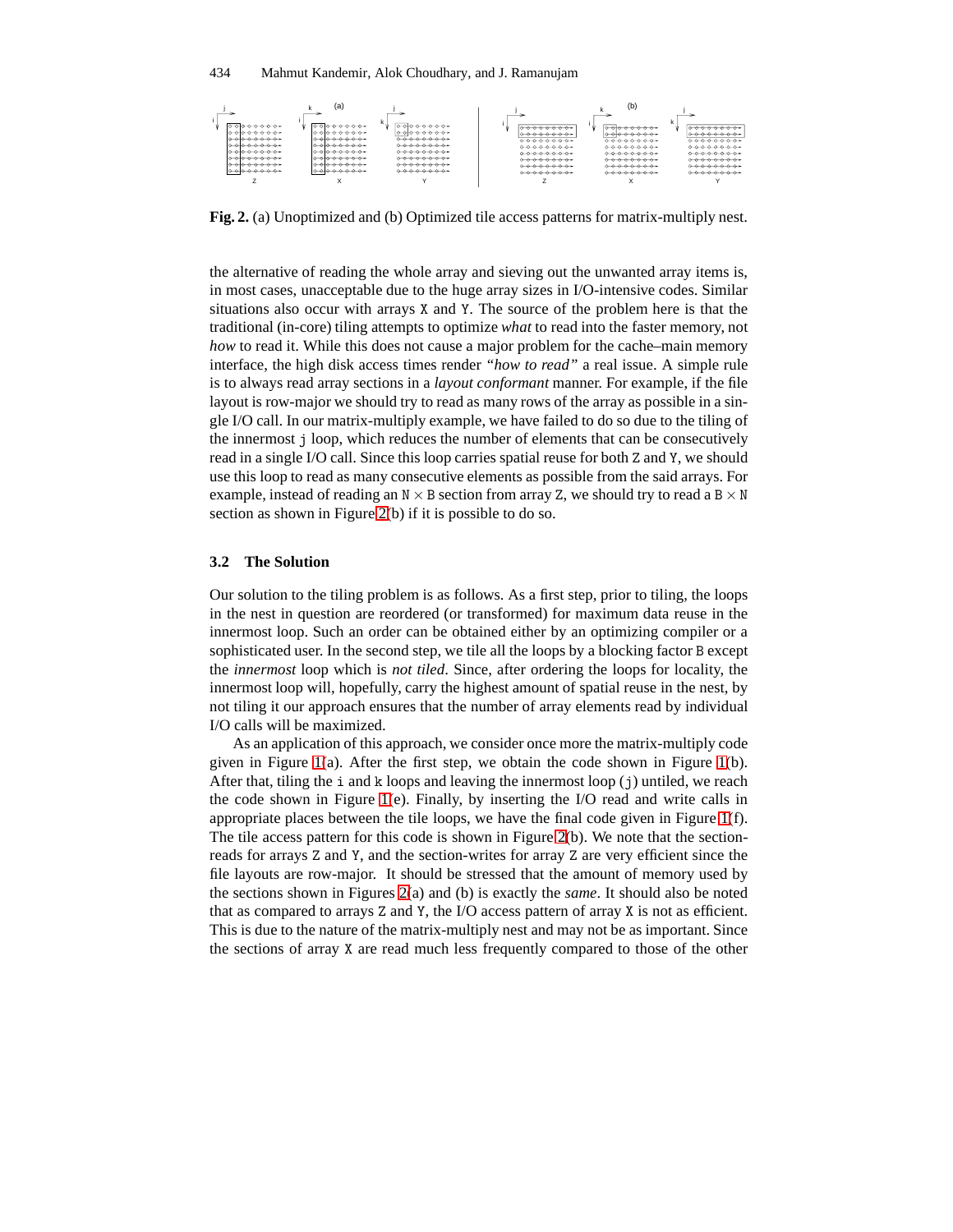two arrays (because, it has temporal reuse in the innermost loop), the impact of the I/O behavior of array X on the overall I/O performance of this loop nest will be less than that of the other two.

An important issue is the placement of I/O calls in a given tiled nest. There are two subproblems here: (1) *where are the I/O calls placed?* and (2) *what are the parameters to the I/O calls?* All we need to do is to look at the indices used in the subscripts of the reference in question, and insert the I/O call associated with the reference in between appropriate tile loops. For example, in Figure [1\(](#page-2-0)e), the subscript functions of array Z use only loop indices i and j. Since there are only two tile loops, namely ii and kk, and only ii controls the loop index i, we insert the I/O read routine for this reference just after the ii loop as shown in Figure [1\(](#page-2-0)f). But, the other two references use the element loop index k which varies with the tile loop index kk; therefore, we need to place the read routines for these references inside the kk loop (just before the element loops). The write routines are placed using a similar reasoning. For handling the second subproblem, namely, determining the sections to read and write, we employ the method of *extreme values of affine functions*; this method computes the maximum and minimum values of an affine function using Fourier-Motzkin elimination [\[6\]](#page-9-0). The details of this are omitted for lack of space.

#### **3.3 Automating the Approach**

In the matrix-multiply example it is straightforward to tile the loop nest. The reason for this is the presence of the innermost loop index in *at most* one subscript position of each reference. In cases where the innermost loop index appears in *more than one* subscript positions we have a problem of determining the section shape. Consider a reference such as  $Y(j+k, k)$  where k is the innermost loop index. Since, in our approach, we do not tile the innermost loop, when we try to read the bounding box which contains all the elements accessed by the innermost loop, we may end up having to read almost the whole array. Of course, this is not acceptable in general as in I/O-intensive routines we may not have a luxury of reading the whole array into memory at one stroke. This situation occurs in the example shown in Figure [3\(](#page-7-0)a). Assuming *row-major* layouts, if we tile this nest as it is using the I/O-conscious approach, there will be no problem with array Z as we can read a  $B \times N$  section of it using the fewest number of I/O calls. However, for array Y it is not trivial to identify the section to be read because the innermost loop index accesses the array in a diagonal fashion. The source of the problem is that this array reference does not fit our criterion which assumes at most a single occurrence of the innermost loop index. In our example reference, the innermost loop index k appears in both the subscript positions. In general we want each reference to an m-dimensional *row-major* array Z to be in either of the following two forms:

- $Z(f_1, f_2, ..., f_m)$ : In this form  $f_m$  is an affine function of all loop indices with a coefficient of 1 for the innermost loop index whereas  $f_1$  through  $f_{(m-1)}$  are affine functions of all loop indices except the innermost one.
- $Z(g_1, g_2, ..., g_m)$ : In this form all  $g_1$  through  $g_m$  are affine functions of all loop indices except the innermost one.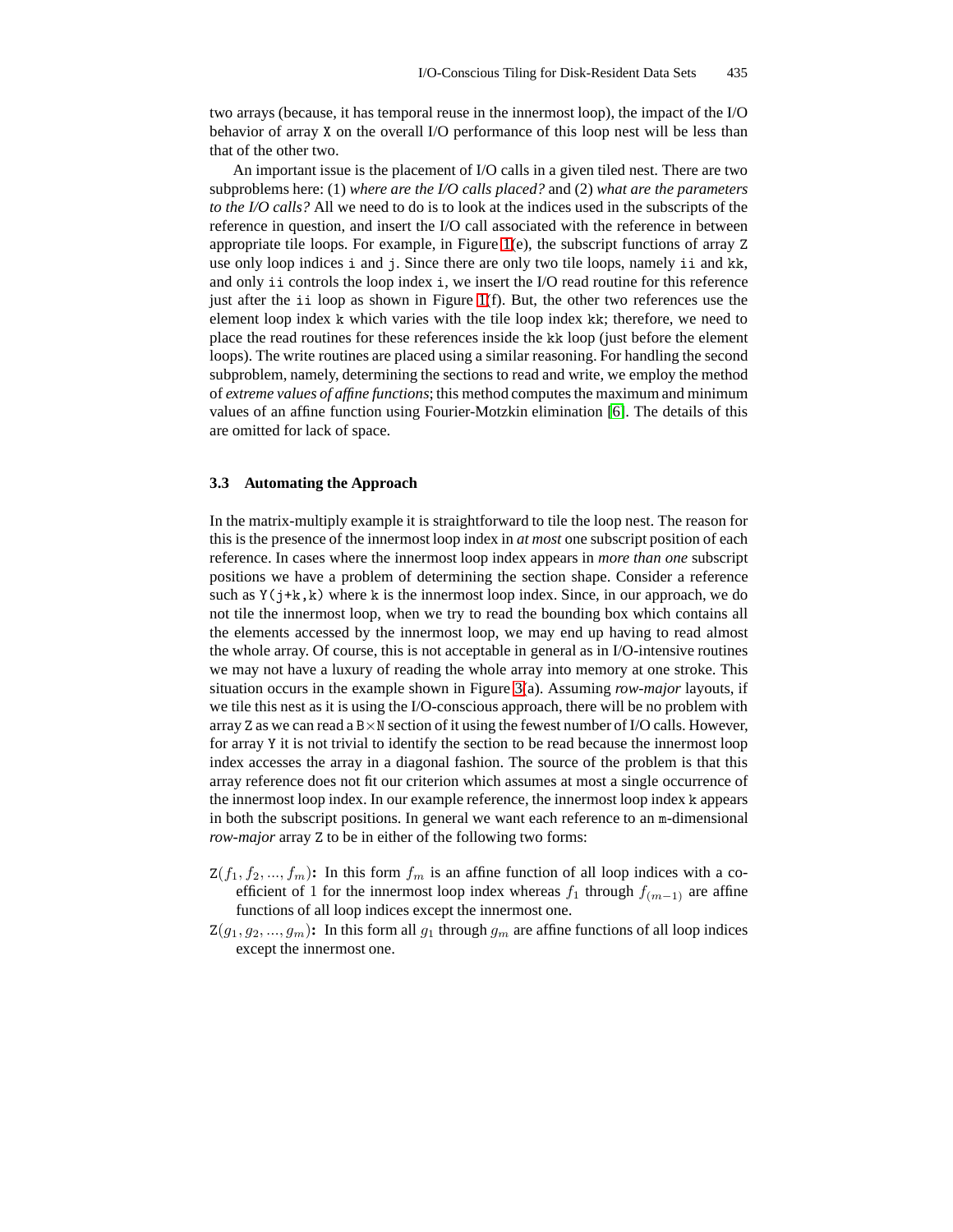In the first case we have *spatial reuse* for the reference in the innermost loop and in the second case we have *temporal reuse* in the innermost loop. Since, according to our I/O-conscious tiling, all loops except the innermost one will be tiled using a blocking factor B, for the arrays which fit in the first form we can access  $B \times ... \times B \times N$  sections (assuming N is the number of iterations of the innermost loop), which minimizes the number of I/O calls per array section. As for the arrays that fit into the second form, we can access sections of  $B \times ... \times B \times B$  as all the loops that determine the section are tiled. Our task, then, is to bring each array (reference) to one of the forms given above.

**Algorithm** In the following we propose a *compiler algorithm* to transform a loop nest such that the resultant nest will have references of the forms mentioned above. We assume that the compiler is to determine the most appropriate file layouts for each array as well as a suitable loop (iteration space) transformation; that is, we assume that the layouts are *not* fixed as a result of a previous computation phase. Our algorithm, however, can be extended to accommodate those cases as well.

In our framework each execution of an n-*deep* loop nest is represented using an *iteration vector*  $\bar{I} = (i_1, i_2, ..., i_n)$  where  $i_j$  corresponds to  $j^{th}$  loop from outermost. Also each reference to an m-*dimensional* array Z is represented by an *access* (*reference*) *matrix*  $L_z$  and an *offset vector*  $\bar{\sigma}_z$  such that  $L_z\bar{I} + \bar{\sigma}_z$  addresses the element accessed by a specific  $\bar{I}$  [\[6\]](#page-9-0). As an example, consider a reference  $Z(i+j,j-1)$  to a two-dimensional array in a two-deep loop nest with i is the inner and j is the outer. We have,  $L_z = \begin{bmatrix} 1 & 1 \\ 0 & 1 \end{bmatrix}$  and  $\bar{o}_z = \begin{bmatrix} 0 & 1 \\ -1 & 1 \end{bmatrix}$  $\frac{-1}{\cdot}$  . Also we know from previous research in optimizing compilers [\[6,](#page-9-0) [4,](#page-9-5) [5\]](#page-9-6) that (omitting the offset vector) assuming L is an access matrix, an <sup>n</sup> <sup>×</sup> <sup>n</sup> *loop* transformation matrix <sup>T</sup> transforms it to LT−<sup>1</sup> and an <sup>m</sup> <sup>×</sup> <sup>m</sup> *data* transformation matrix M transforms it to ML. Given an L matrix, our aim is to find matrices T and M such that the transformed access matrix will fit in one of our two desired forms mentioned above. Notice also that while T is unique to a loop nest, we need to find an M for each disk-resident array.

Since for a given L determining both T and M simultaneously such that MLT<sup>-1</sup> will be in a desired form involves solving a system of non-linear equations, we solve it using a *two-step* approach. In the first step we find a matrix T such that  $L' = LT^{-1}$  will have a zero last column except the element in an  $r^{th}$  row which is 1 (for spatial locality in the innermost loop) or we find a T such that the last column of  $L' = LT^{-1}$  will be zero column (for temporal locality in the innermost loop). If the reference is optimized for spatial locality in the first step, in the second step we find a matrix M such that this  $r^{th}$ row in L' (mentioned above) will be the *last* row in L'' = ML'.

The overall algorithm is given in Figure [4.](#page-8-1) In Step 1, we select a *representative reference* for each array accessed in the nest. Using profile information might be helpful in determining run-time access frequencies of individual references. For each array, we select a reference that will be accessed maximum number of times in a typical execution. Since for each array we have two desired candidate forms (one corresponding to temporal locality in the innermost loop and one corresponding to spatial locality in the innermost loop), in Step 2, we exhaustively try all  $2<sup>s</sup>$  possible loop transformations, each corresponding to a specific combination of localities (spatial or temporal) for the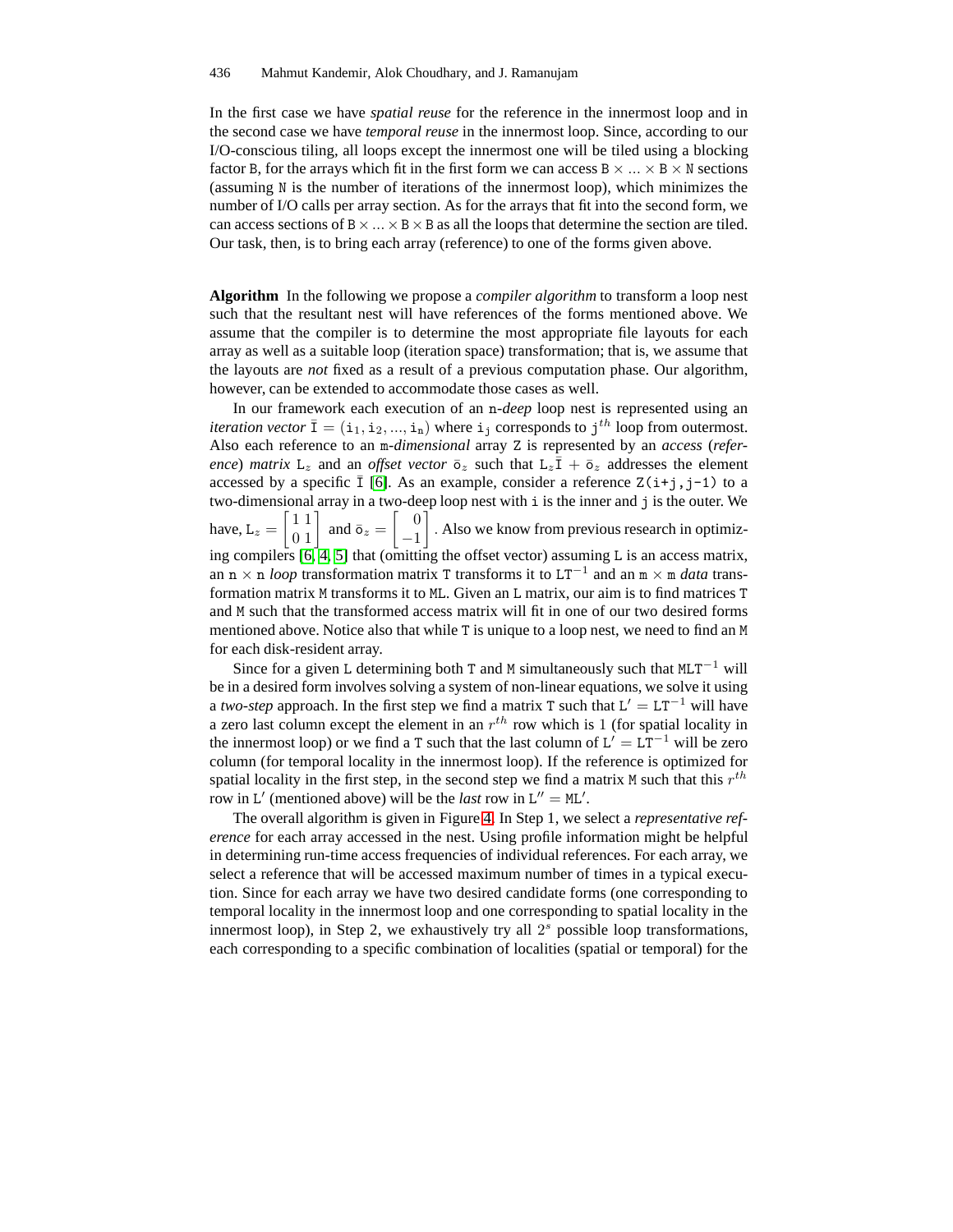| for $i =$     | for $u =$    | for $u =$                   | for $u =$     | for $u =$     |
|---------------|--------------|-----------------------------|---------------|---------------|
| for $j =$     | for $v =$    | for $v =$                   | for $v =$     | for $v =$     |
| for $k =$     | for $w =$    | for $w =$                   | for $w =$     | for $w =$     |
| $Z(i, k+j) =$ | $Z(u,v)$ =   | $Z(u,v)$ =                  | $Z(u+w,v-w)=$ | $Z(u,w)$ =    |
| $Y(k,i+j+k)$  | $Y(u+v,v-w)$ | $Y(u+v,v+w)$                | $Y(v, u+v)$   | $Y(u, u+v+w)$ |
| endfor        | endfor       | endfor                      | endfor        | endfor        |
| endfor        | endfor       | endfor                      | endfor        | endfor        |
| endfor        | endfor       | endfor                      | endfor        | endfor        |
| (a)           | (b)          | $\left( \mathbf{c} \right)$ | (d)           | (e)           |

**Fig. 3.** (a) An example loop nest; (b–e) Transformed versions of (a).

<span id="page-7-0"></span>arrays. In Step 2.1, we set the desired access matrix  $L'_i$  for each array i and in the next step we determine a loop transformation matrix T which obtains as many desired forms as possible. A typical optimization scenario is as follows. Suppose that in an alternative v where  $1 \le v \le 2^s$  we want to optimize references 1 through b for temporal locality and references  $b + 1$  through s for spatial locality. After Step 2.2, we typically have c references that can be optimized for temporal locality and  $d$  references that can be optimized for spatial locality where  $0 \le c \le b$  and  $0 \le d \le (s - b)$ . This means that a total of s − (c + d) references (arrays) will have *no locality* in the *innermost* loop. We do not apply any data transformations for the  $c$  arrays that have temporal locality (as they are accessed infrequently). For each array  $j$  (of maximum  $d$  arrays) that can be optimized for spatial locality, within the loop starting at Step 2.3, we find a data transformation matrix such that the resulting access matrix will be in our desired form. In Step 2.5 we record c, d, and  $s - (c + d)$  for this alternative and move to the next alternative. After all the alternatives are processed we select the *most suitable* one (i.e., the one with the largest  $c + d$  value). There are three important points to note here. First, in completing the partially-filled loop transformation matrix T, we use the approach proposed by Bik and Wijshoff [\[1\]](#page-9-7) to ensure that the resulting matrix *preserves* all *data dependences* [\[6\]](#page-9-0) in the original nest. Second, we also need a mechanism (when necessary) to favor some arrays over others. The reason is that it may not always be possible to find a T such that all  $L'_i$  arrays targeted in a specific alternative are realized. In those cases, we need to omit some references from consideration, and attempt to satisfy (optimize) the remaining. Again, profile information can be used for this purpose. Third, even an alternative does not specifically target the optimization of a reference for a specific locality, it may happen that the resultant T matrix generates such a locality for the said reference. In deciding the most suitable alternative we need also take such (unintentionally optimized) references into account.

As an example application of the algorithm, consider the loop nest shown in Figure [3\(](#page-7-0)a) assuming that optimizing array Z is more important than optimizing array Y. The access matrices are  $L_z = \begin{bmatrix} 1 & 0 & 0 \\ 0 & 1 & 1 \end{bmatrix}$  and  $L_y = \begin{bmatrix} 0 & 0 & 1 \\ 1 & 1 & 1 \end{bmatrix}$ . We have four possible optimization alternatives here:  $(1)$  temporal locality for both arrays;  $(2)$  temporal locality for Z and spatial locality for Y; (3) temporal locality for Y and spatial locality for Z; and (4) spatial locality for both arrays. These alternatives result in the following transformations.

$$
Alternative (i): \mathsf{T}^{-1} = \begin{bmatrix} 1 & 0 & 0 \\ 0 & 0 & 1 \\ 0 & 1 & -1 \end{bmatrix}, \mathsf{M}_y = \begin{bmatrix} 0 & 1 \\ 1 & 0 \end{bmatrix} \Rightarrow \mathsf{L}_z'' = \begin{bmatrix} 1 & 0 & 0 \\ 0 & 1 & 0 \end{bmatrix} \text{ and } \mathsf{L}_y'' = \begin{bmatrix} 1 & 1 & 0 \\ 0 & 1 & -1 \end{bmatrix}.
$$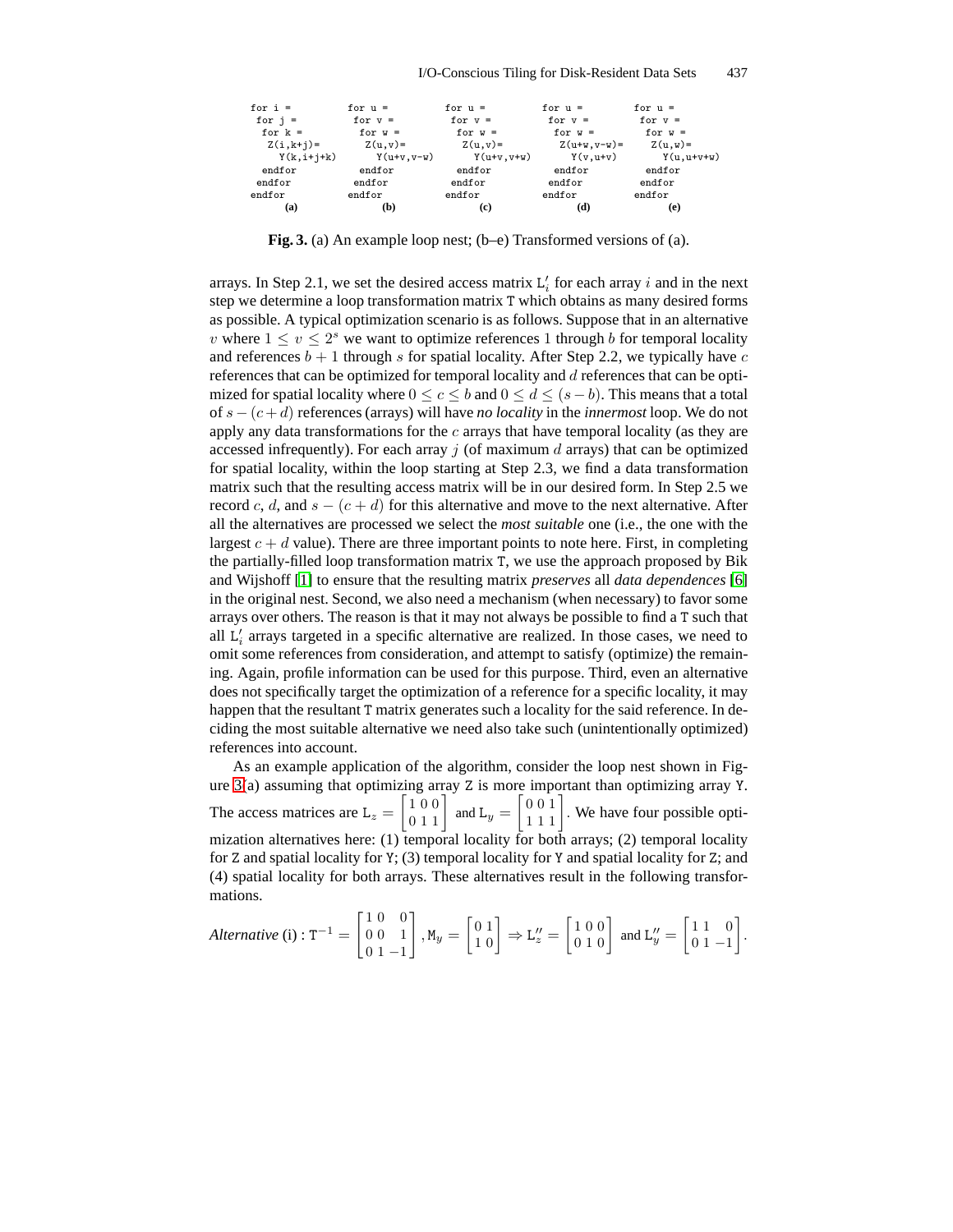INPUT: access matrices for the references in the nest

OUTPUT: loop transformation matrix T and data transformation matrix  $M_i$  for each diskresident array i

(1) using profiling determine a representative access matrix for each array  $i$  (1  $\le i \le s$ ) (2) *for* each of the  $2<sup>s</sup>$  alternatives *do* 

- (2.1) determine target  $L'_1, L'_2, ..., L'_s$
- (2.2) using  $L_iT^{-1} = L'_i$  determine a T
- (2.3) *for* each array j with the spatial locality *do*
	- $(2.3.1)$  let  $r_k$  be the row (if any) containing the only non-zero element in the last column for  $\mathsf{L}'_i$
	- (2.3.2) find an  $M_j$  such that  $L''_j = M_j L'_j$  will be in the desired form (i.e.,  $r_k$  will be the last row)
- (2.4) *endfor*

(2.5) record for the current alternative the number of references with

temporal locality, spatial locality, and no locality in the innermost loop (3) *endfor*

- (4) select the most suitable alternative (see the explanation in the text)
- (5) *I/O-conscious tile* the loop nest and insert the I/O read/write routines

<span id="page-8-1"></span>**Fig. 4.** I/O-conscious tiling algorithm.

$$
Alternative (ii) : T^{-1} = \begin{bmatrix} 1 & 0 & 0 \\ 0 & 0 & -1 \\ 0 & 1 & 1 \end{bmatrix}, M_y = \begin{bmatrix} 0 & 1 \\ 1 & 0 \end{bmatrix} \Rightarrow L_z'' = \begin{bmatrix} 1 & 0 & 0 \\ 0 & 1 & 0 \end{bmatrix} \text{ and } L_y'' = \begin{bmatrix} 1 & 1 & 0 \\ 0 & 1 & 1 \end{bmatrix}.
$$
  
*Alternative* (iii) :  $T^{-1} = \begin{bmatrix} 1 & 0 & 1 \\ 0 & 0 & -1 \\ 0 & 1 & 0 \end{bmatrix} \Rightarrow L_z'' = \begin{bmatrix} 1 & 0 & 1 \\ 0 & 1 & -1 \end{bmatrix} \text{ and } L_y'' = \begin{bmatrix} 0 & 1 & 0 \\ 1 & 1 & 0 \end{bmatrix}.$   
*Alternative* (iv) :  $T^{-1} = \begin{bmatrix} 0 & 0 & 1 \\ 0 & 1 & 0 \\ 1 & 0 & 0 \end{bmatrix}, M_x = \begin{bmatrix} 0 & 1 \\ 1 & 0 \end{bmatrix} \Rightarrow L_z'' = \begin{bmatrix} 1 & 0 & 0 \\ 0 & 0 & 1 \end{bmatrix} \text{ and } L_y'' = \begin{bmatrix} 1 & 0 & 0 \\ 1 & 1 & 1 \end{bmatrix}.$ 

The resulting programs are shown in Figures  $3(b)$ – $3(e)$  for alternatives (i), (ii), (iii), and (iv), respectively (the transformed loop bounds are omitted for clarity). It is easy to see that the alternatives (i) and (ii) are superior to the other two. Alternative (iii) cannot optimize array Z and alternative (iv) optimizes both arrays for spatial locality. Our algorithm chooses alternative (i) or (ii) as both ensure temporal locality for the LHS array and spatial locality for the RHS array in the innermost loop.

### <span id="page-8-0"></span>**4 Conclusions and Future Work**

In this paper we have presented an I/O-conscious tiling strategy that can be used by programmers or can be automated in an optimizing compiler for the I/O-intensive loop nests. We have shown that a straightforward extension of the traditional tiling strategy to I/O-performing loop nests may lead to poor performance and demonstrated the necessary modifications to obtain an I/O-conscious tiling strategy. Our current interest is